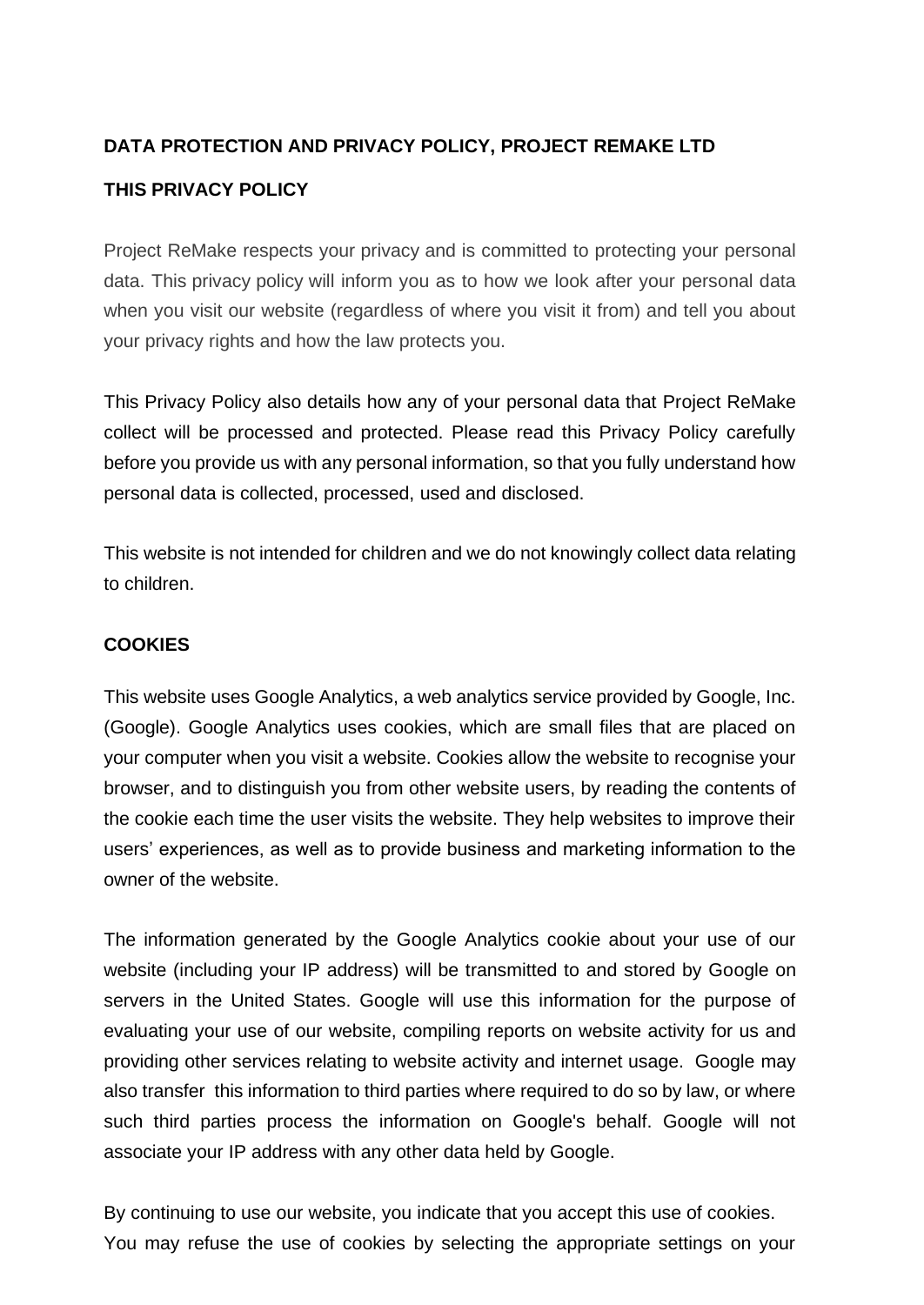browser, however please note that if you do this you may not be able to use the full functionality of this website.

Please note that third party sites that you are linked to within our website may also use cookies. We have no control over the use of cookies by third party sites. Please ensure that you read the cookie policies on any third party site to which you are linked.

## **INFORMATION COLLECTED FROM YOU**

If you are a Project ReMake candidate we primarily collect and process the personal data that you provide when contacting us. This will include your name, telephone number, email address and any further information which you share with us.

If you are a Project ReMake mentor, we primarily collect and process the personal data that you provide when contacting us. This will include your name, telephone number, email address and any further information which you share with us.

## **USE OF INFORMATION COLLECTED FROM YOU**

If you are a Project ReMake candidate, we will predominantly use the information that you provide to us to facilitate placing you with a partner educational organisation.

If you are a mentor, we predominantly use the information that you provide to us to best match you to a mentee.

# **PROTECTION OF THE INFORMATION COLLECTED FROM YOU**

We have put in place appropriate security measures to prevent your personal data from being accidentally lost, used or accessed in an unauthorised way, altered or disclosed. In addition, we limit access to your personal data to those employees, agents, contractors and other third parties who have a business need to know. They will only process your personal data on our instructions and they are subject to a duty of confidentiality.

We have put in place procedures to deal with any suspected personal data breach and will notify you and any applicable regulator of a breach where we are legally required to do so. Although, we take appropriate measures to prevent information from being lost, destroyed, damaged or unlawfully processed, we cannot guarantee this will not occur.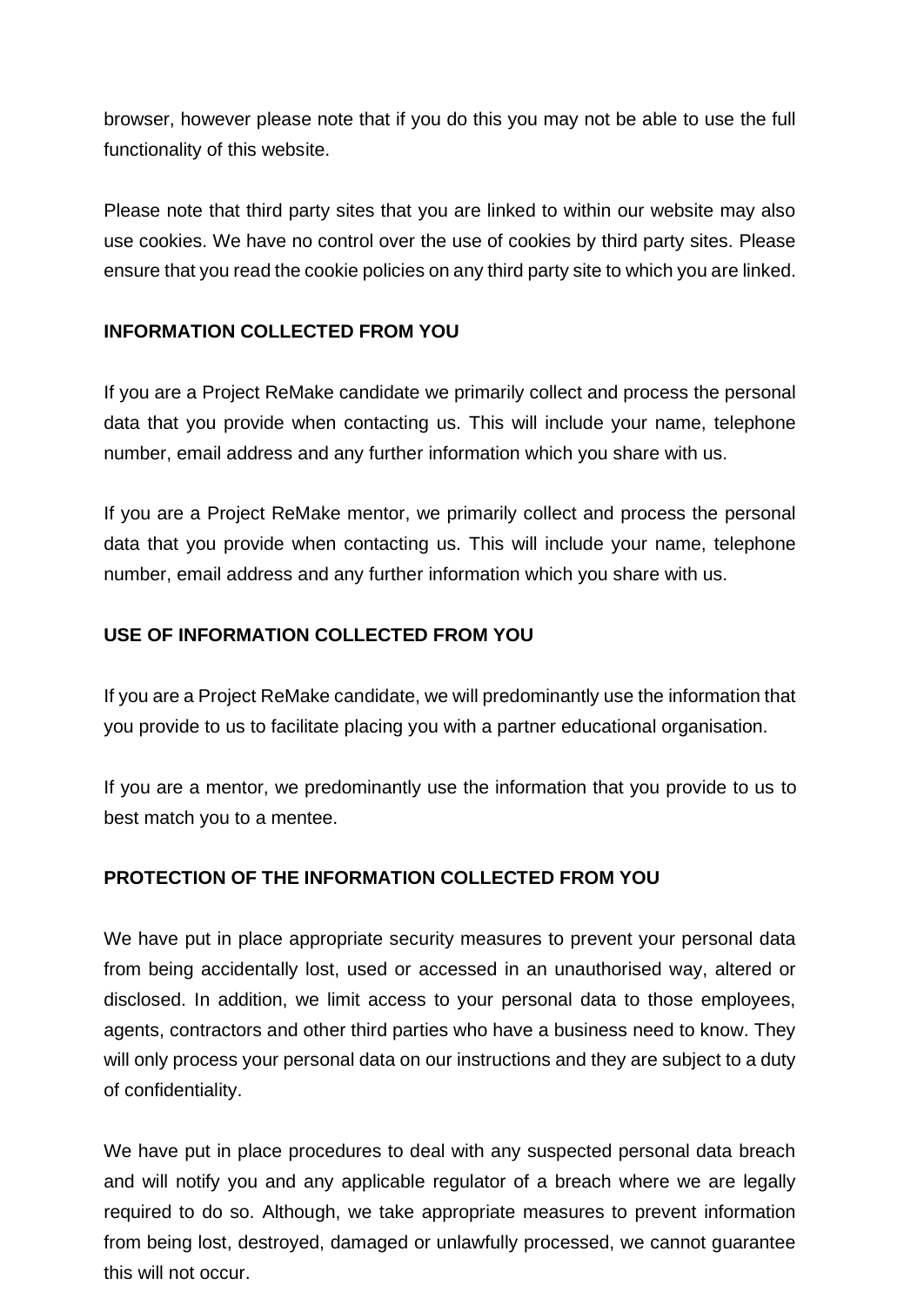Any third parties (as detailed below) to whom your information is disclosed are also required to take appropriate measures to protect that information.

## **DISCLOSING THE INFORMATION COLLECT**

If you are a candidate, we may share the information that you provide to us in the following situations:

With partner organisations, in order to facilitate provision of our educational services; and with the police or the local authorities where we consider this necessary to protect the safety of yourself or others.

There may also be situations where we are required to share the information that you provide to us in order to comply with our legal obligations.

We require all third parties to respect the security of your personal data and to treat it in accordance with the law. We do not allow our third-party service providers to use your personal data for their own purposes (including for the purpose of marketing or advertising) and only permit them to process your personal data for specified purposes and in accordance with our instructions.

# **STORAGE OF THE INFORMATION COLLECTED FROM YOU**

The information that you provide to us will not be transferred to, stored and processed in countries outside of the United Kingdom.

### **YOUR ABILITY TO ACCESS THE INFORMATION COLLECTED FROM YOU**

We will only retain your personal data for as long as reasonably necessary to fulfil the purposes we collected it for, including for the purposes of satisfying any legal, regulatory, tax, accounting or reporting requirements. We may retain your personal data for a longer period in the event of a complaint or if we reasonably believe there is a prospect of litigation in respect to our relationship with you.

To determine the appropriate retention period for personal data, we consider the amount, nature and sensitivity of the personal data, the potential risk of harm from unauthorised use or disclosure of your personal data, the purposes for which we process your personal data and whether we can achieve those purposes through other means, and the applicable legal, regulatory, tax, accounting or other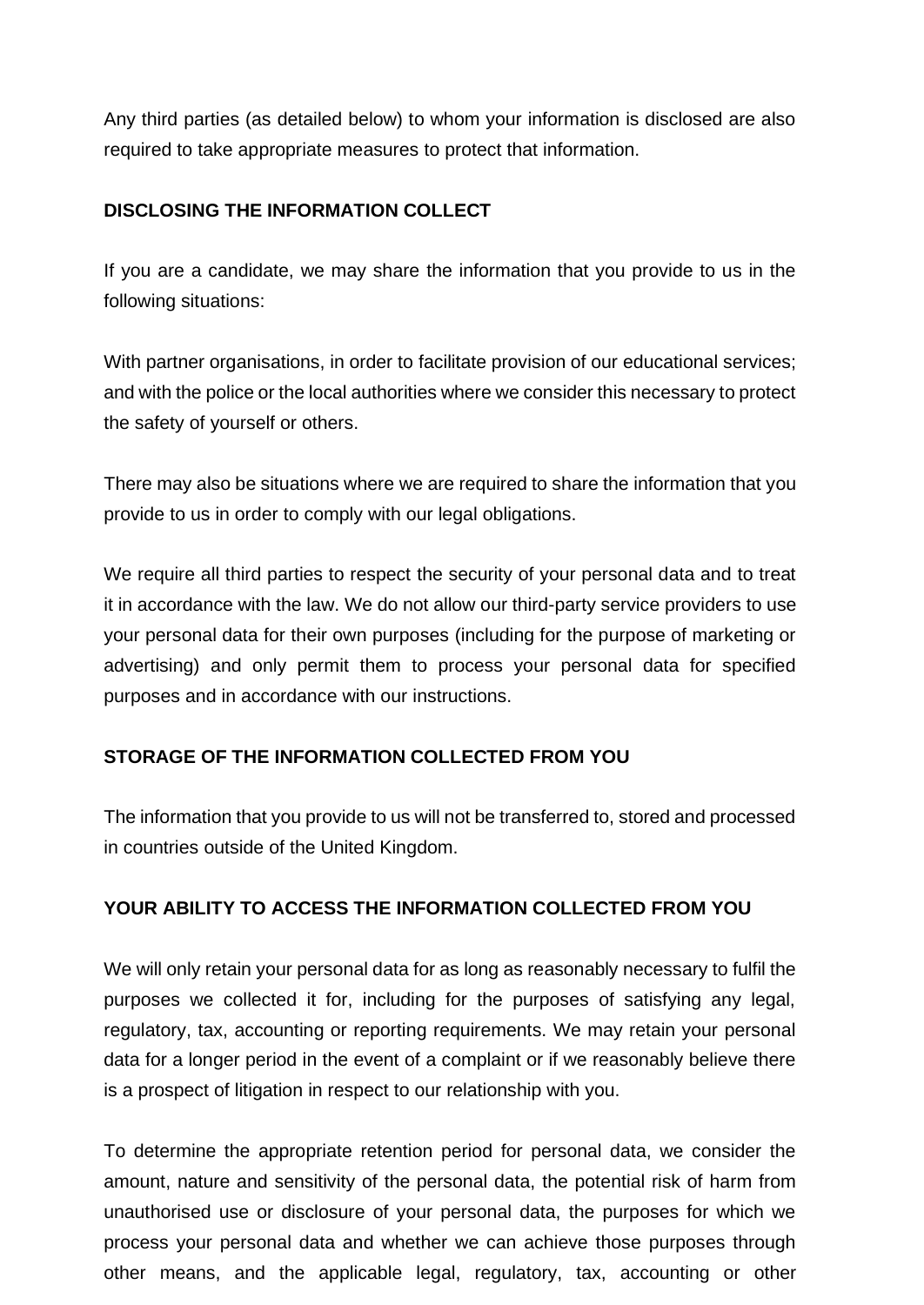requirements.

You have a right to access the information which we hold about you, and to request that it is updated, corrected or removed from our systems. If you wish to contact us, please do so using the details below.

### **CHANGE OF PURPOSE**

We will only use your personal data for the purposes for which we collected it, unless we reasonably consider that we need to use it for another reason and that reason is compatible with the original purpose. If you wish to get an explanation as to how the processing for the new purpose is compatible with the original purpose, please contact us.

If we need to use your personal data for an unrelated purpose, we will notify you and we will explain the legal basis which allows us to do so.

Please note that we may process your personal data without your knowledge or consent, in compliance with the above rules, where this is required or permitted by law.

#### **THIRD PARTY SITES**

Please note that this Privacy Policy does not apply to third party sites that you are linked to within our website. We have no control over the third party sites' use of any personal information that you provide to them. Please ensure that you read the privacy policies on any third party site to which you are linked.

Your personal data will be treated as strictly confidential and will only be shared with third parties involved in your education requirements as detailed below:

We will work with Capital City College, Visionnaires, Finding Rhythms and Handlebars (using the information that you gave us when applying for an educational course).

If you have requested to be a mentor, we will ask you to complete an agreement form which will state what details you would like to be shared with a mentee. This information will only then be passed onto the relevant individual mentee. Mentoring can only currently be offered remotely.

If you have requested to be a mentee, we will ask you to complete a separate agreement form which will state what details you would like to be shared with a mentor of your agreement. Mentoring can only currently be offered remotely.